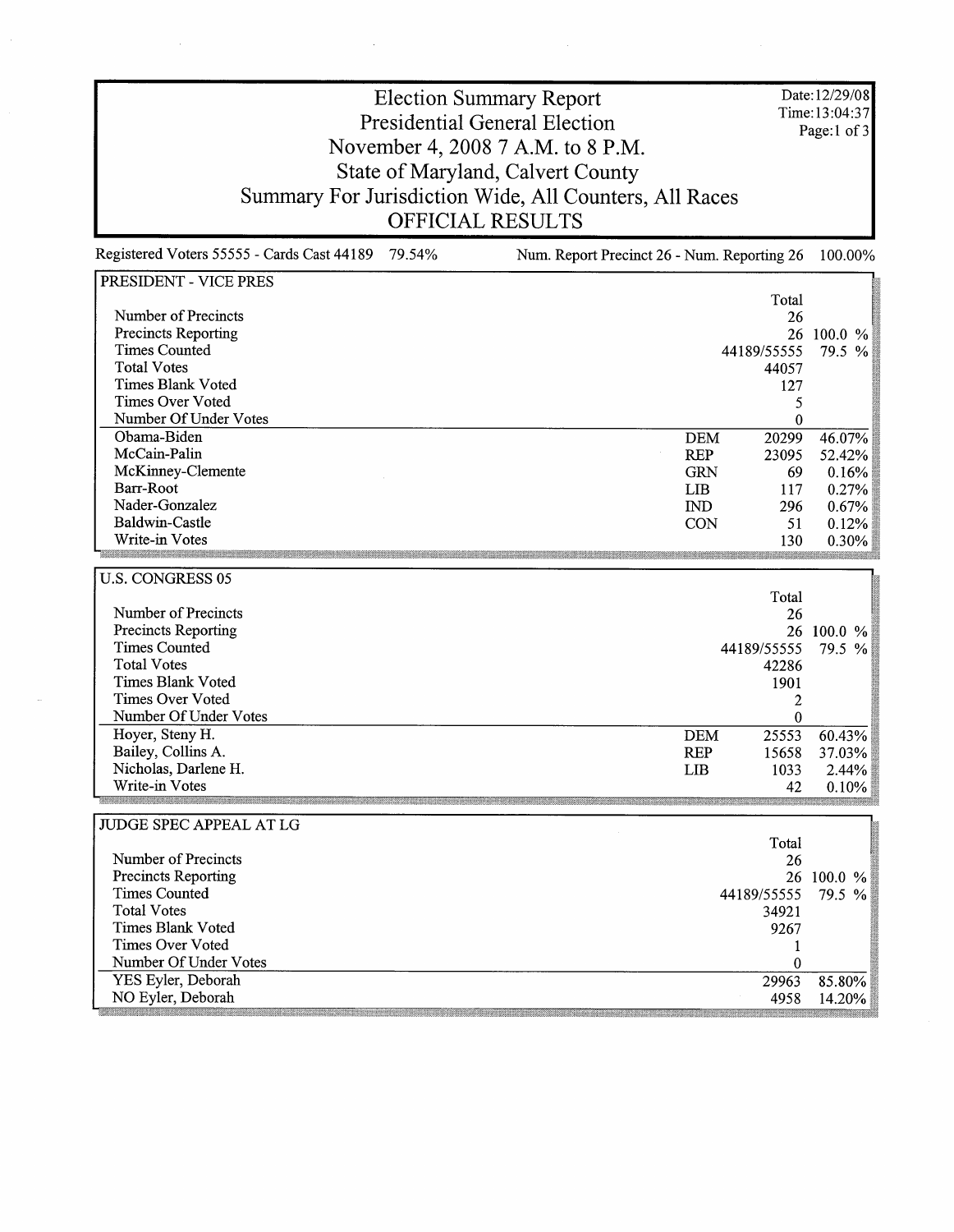Date: 12/29/08 Time: 13 :04:37 Page: 2 of 3

## Election Summary Report Presidential General Election November 4, 2008 7 A.M. to 8 P.M. State of Maryland, Calvert County Summary For Jurisdiction Wide, All Counters, All Races OFFICIAL RESULTS

Registered Voters 55555 - Cards Cast 44189 79.54% Num. Report Precinct 26 - Num. Reporting 26 100.00% JUDGE SPEC APPEAL AT LG Total<br>26 Number of Precincts Precincts Reporting 26 100.0 %<br>55 79.5 % Times Counted 44189/55555 Total Votes 34215 Times Blank Voted  $9973\n1$ Times Over Voted Number Of Under Votes  $\bf{0}$ YES Zarnoch, Robert 28608 83.61%<br>5607 16.39% NO Zarnoch, Robert A 16.39% BOARD OF EDUCATION 001 Total Number of Precincts 26 Precincts Reporting 26 100.0 %<br>555 79.5 % Times Counted 44189/55555 Total Votes 33451 Times Blank Voted  $\begin{array}{c} 10738 \\ 0 \end{array}$ Times Over Voted Number Of Under Votes  $\mathbf 0$ Chambers, William R. 21876 65.40%<br>11472 34.29% Flaherty, Patrick E. 34.29% Write-in Votes 103 0.31% BOARD OF EDUCATION 002 Total Number of Precincts 26 Precincts Reporting 100.0 % Times Counted 44189/55555 79.5 % Total Votes 32775 Times Blank Voted 11413 Times Over Voted  $\mathbf{1}$  $\mathbf{0}$ Franklin, Evelyn R 11154 34.03% Mcguire, Tracy H 21507 65.62%<br>114 0.35% Write-in Votes 0.35% BOARD OF EDUCATION 003 Total Number of Precincts 26 Precincts Reporting 26 100.0 % Times Counted

| 44189/55555 79.5 % |
|--------------------|
| 32765              |
| 11424              |
|                    |
|                    |
| $61.41\%$<br>20122 |
| $38.31\%$<br>12552 |
| $0.28\%$           |
|                    |